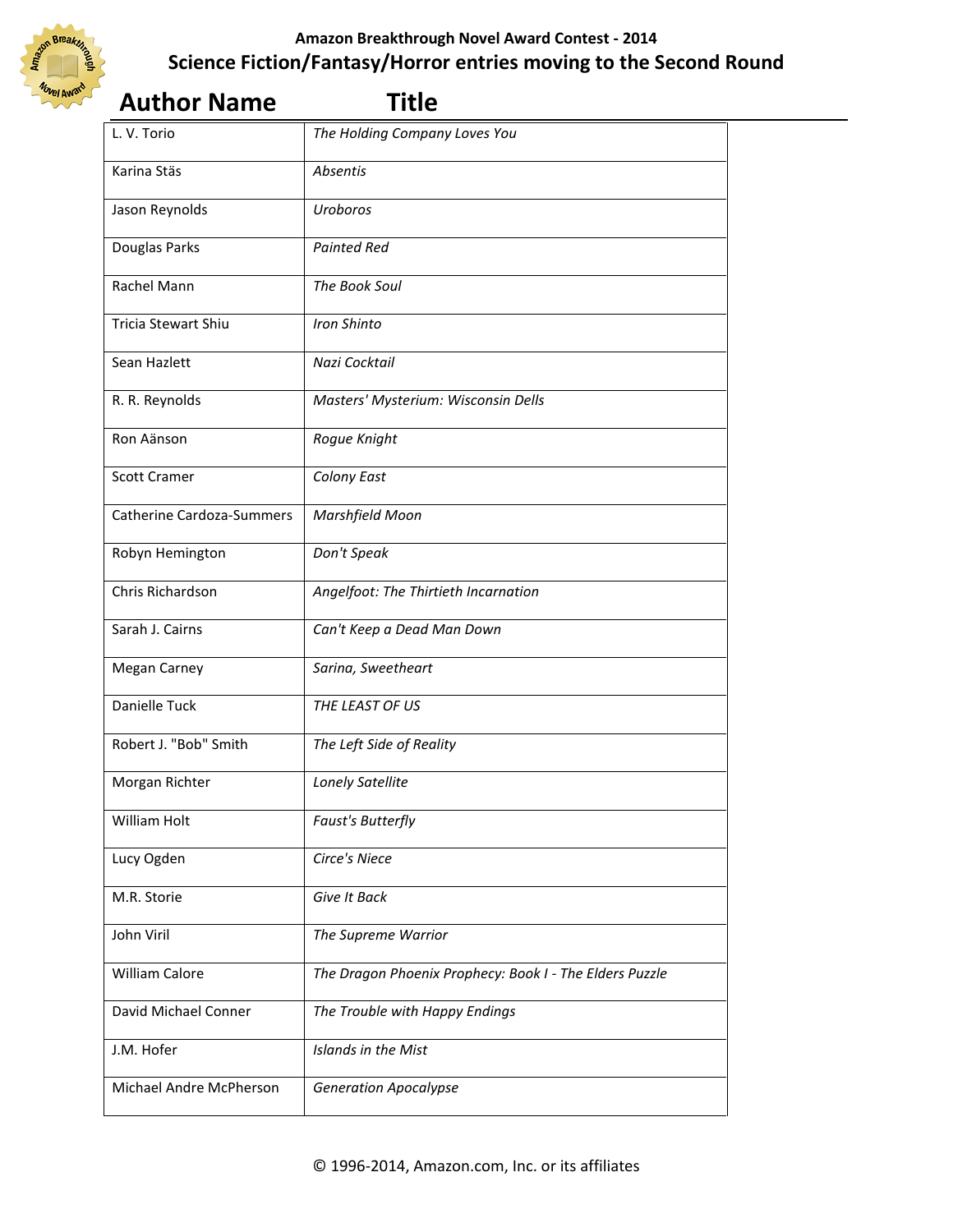

## **Author Name Title**

| Jennelle Faulkner      | <b>Mirrored Time</b>                                   |  |
|------------------------|--------------------------------------------------------|--|
| Jocelyne Gregory       | All the Dogs are Dancing: the Chronicles of Burner Lee |  |
| Leo X. Robertson       | Findesferas                                            |  |
| <b>Greg Klerkx</b>     | The Emissary                                           |  |
| Jon Lang               | Ashra                                                  |  |
| <b>Travis Sivart</b>   | The Downfall: Harbinger                                |  |
| Geoffrey Brunell       | Fireweavers Way                                        |  |
| Daniel Blumberg        | The Harmonizer                                         |  |
| R. A. Seckler          | Containment Zone                                       |  |
| <b>Dylan Quarles</b>   | The Ruins of Mars                                      |  |
| Micah Ackerman         | Wormwood                                               |  |
| Aphrodite Anagnost     | Memoir of a Death Angel                                |  |
| R. Diskin Black        | Ethan Weiss and the City Between Two Rivers            |  |
| Alan McClure           | The Choices of Molly Fortune                           |  |
| G.S. Wright            | <b>Broken Things</b>                                   |  |
| Richard Boyd           | The Mecorling Migration                                |  |
| Ellie Huncote          | The Last Dragon's Egg                                  |  |
| <b>Barry Knox</b>      | <b>Mission Origin View</b>                             |  |
| Keith Willis           | <b>Traitor Knight</b>                                  |  |
| <b>Brian T. Truitt</b> | The Brass Monkey                                       |  |
| Ovidiu Slavoiu         | <b>MANA</b>                                            |  |
| Jennifer Elliot        | <b>Burrows Park</b>                                    |  |
| Simone Pond            | The City Center                                        |  |
| Reid Jenner            | The Cicada Prophecy                                    |  |
| An Onym                | An Epiphany On Wall Street                             |  |
| Lexi Revellian         | <b>Ice Diaries</b>                                     |  |
|                        |                                                        |  |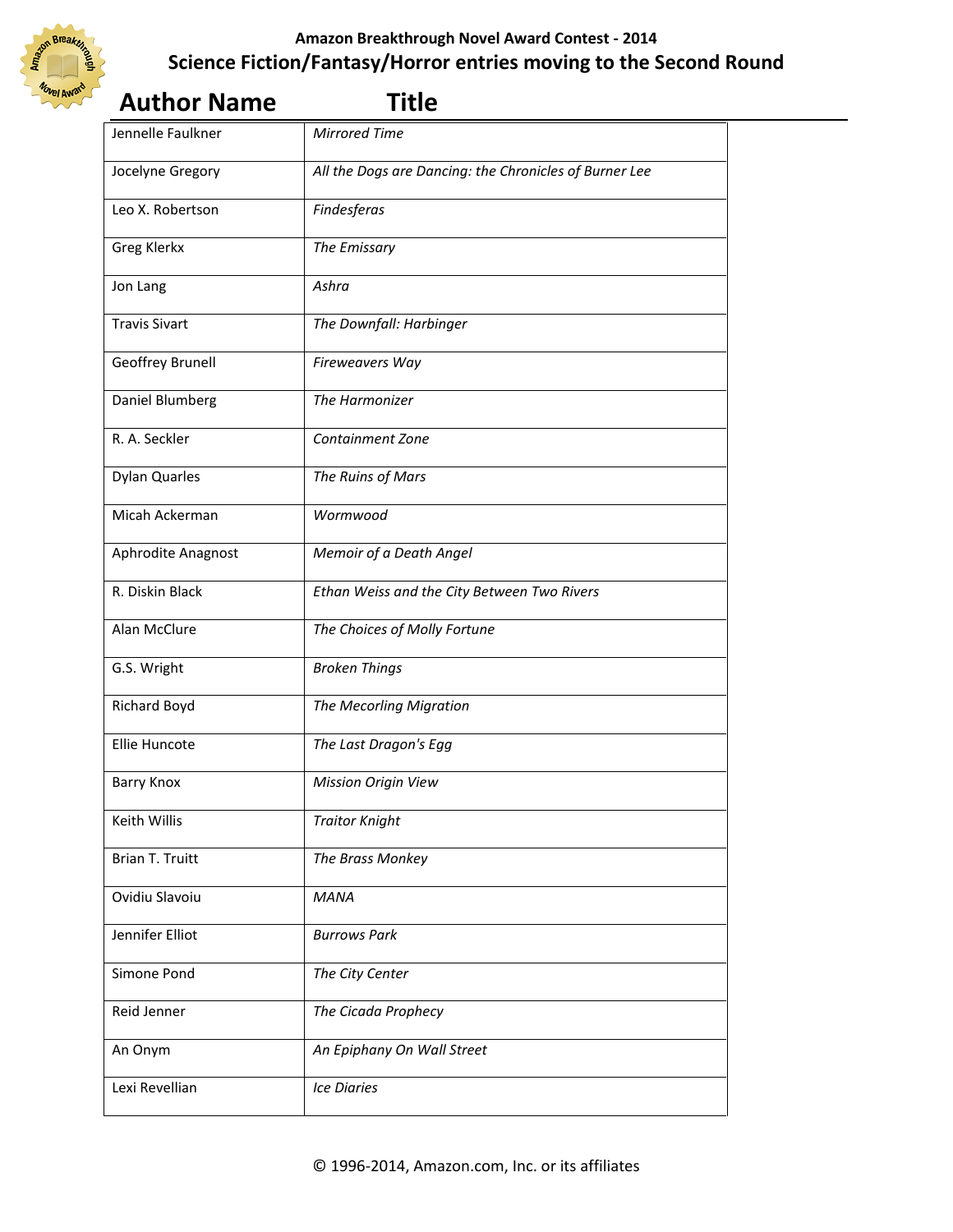

| <b>Author Name</b>           | <b>Title</b>                      |  |
|------------------------------|-----------------------------------|--|
| nfn Whitewing                | Interviews At The Gates Of Heaven |  |
| T.C. Spencer                 | Ardinia's War                     |  |
| Jeri Massi                   | <b>Insiders</b>                   |  |
| Jonathan Hemmings            | Panthera                          |  |
| <b>Brian McGuffog</b>        | City of Sirens                    |  |
| T.L. Bodine                  | Tagestraum                        |  |
| Mary Ellen Wall              | <b>Tenembras</b>                  |  |
| Allen Harris Lanning         | Necromantium                      |  |
| <b>Garth Meaney</b>          | The Metamorphosis of Ess          |  |
| Gene Spears                  | <b>Red Diamond</b>                |  |
| LeAnn Neal Reilly            | The Last Stratiote                |  |
| Matt Mayr                    | <b>Bad City</b>                   |  |
| <b>Ellen Morris Prewitt</b>  | The Bone Trench                   |  |
| Rachel Dunne                 | The Bound Gods                    |  |
| Joan Altman                  | Excalibur: Corpse Road            |  |
| David Curran                 | Lakemonster                       |  |
| Kathy Hinkle                 | Coalescence                       |  |
| Anthony Eames                | <b>Virtally Forever</b>           |  |
| Mary Torrecilla              | Vander Terrace                    |  |
| Rami Ungar                   | Reborn City                       |  |
| Mark Gallard                 | Time To Repair                    |  |
| <b>Gregory Gerald</b>        | <b>Blood and Sawdust</b>          |  |
| Jeff Souza                   | The Veil Moon                     |  |
| Slate St. Adam               | Devil Monkey                      |  |
| <b>Tyler McCurry McCurry</b> | Figments of the Android Lovechild |  |
| Patrick Taylor               | The Martian Pendant               |  |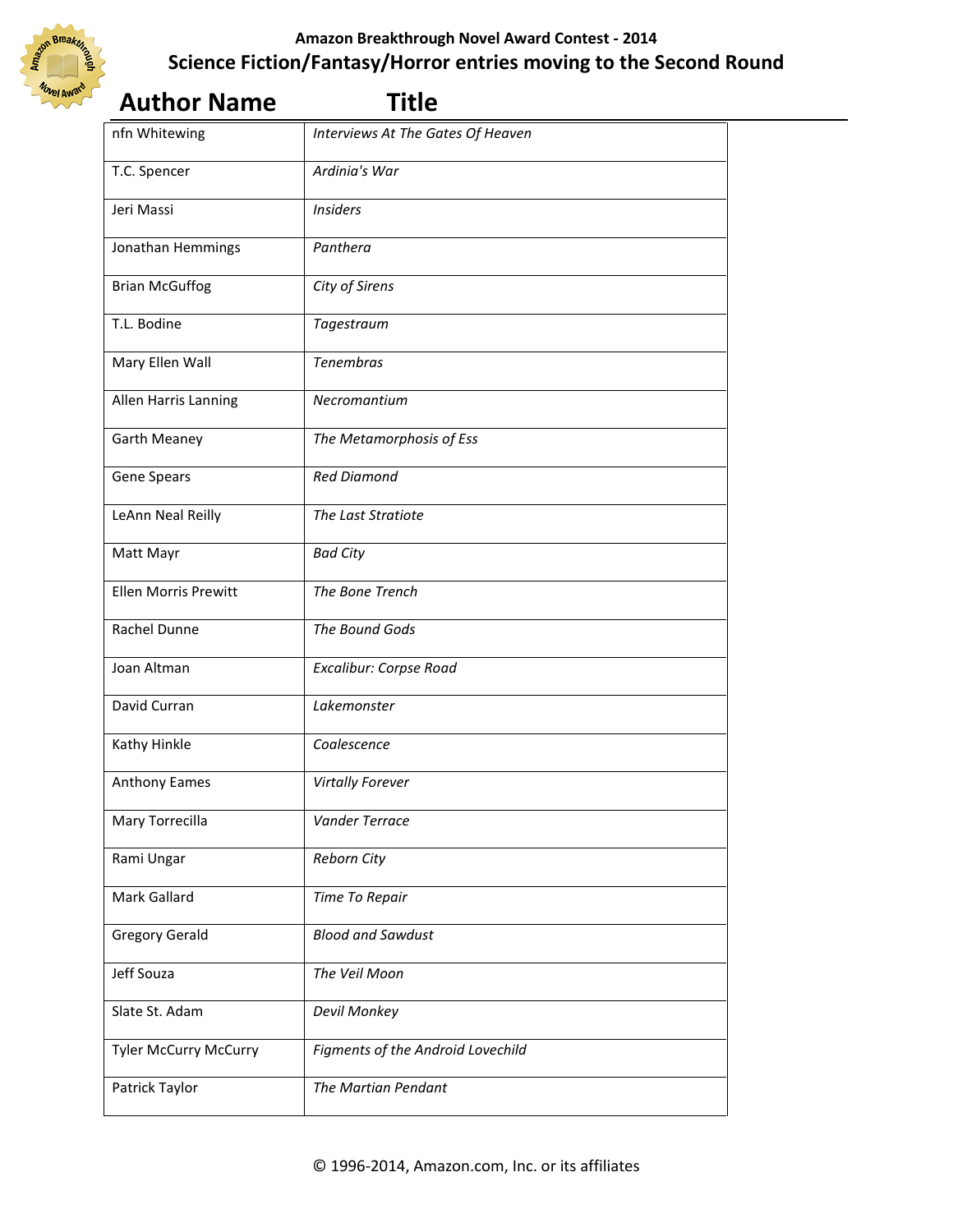

| <b>Author Name</b>           | <b>Title</b>                              |  |
|------------------------------|-------------------------------------------|--|
| A. D. Elliott                | The Remarkables                           |  |
| Noah Brown                   | <b>Babylon Road</b>                       |  |
| Elizabeth Richardson         | Reflector88: Chronicles of a Life Hacking |  |
| Meish Roundy                 | A Chance to Stand                         |  |
| Gina DeMarco                 | The Neanderthal's Aunt                    |  |
| R. Barrett                   | On The Fringes Of Myth                    |  |
| <b>Richard Martin Martin</b> | <b>FIVE</b>                               |  |
| <b>Stacy Galloway</b>        | Sylvie                                    |  |
| Matt Mills                   | Good Reception                            |  |
| <b>Brian Toups</b>           | The Gray Land                             |  |
| D.R. Aguila                  | <b>EXPIRED</b>                            |  |
| Jeff Taylor                  | Conquest: From the Ashes                  |  |
| Michele W. Miller            | Lower Power                               |  |
| Michael Grant                | <b>Back To Venice</b>                     |  |
| Scott Swearingen             | Morpham Wood: A Druid's Tale              |  |
| Ron Friedman                 | <b>Typhoon Time</b>                       |  |
| Joseph Laizure               | Overlay                                   |  |
| Cristian Solari              | The Experiment                            |  |
| Laura Cowan                  | <b>Music of Sacred Lakes</b>              |  |
| Aaron Yeager                 | Isle of Wysteria                          |  |
| Josh Woltz                   | The Dragonsfyre Trilogy                   |  |
| Morgen Rich                  | Incorrigible: Secrets Past & Present      |  |
| John Michael Keegan          | Journey to Borgond                        |  |
| G. R. Paskoff                | Eden M51                                  |  |
| Thalia Martin                | Wolfskin                                  |  |
| <b>Bruce Shigeura</b>        | <b>Butterflies or Armies</b>              |  |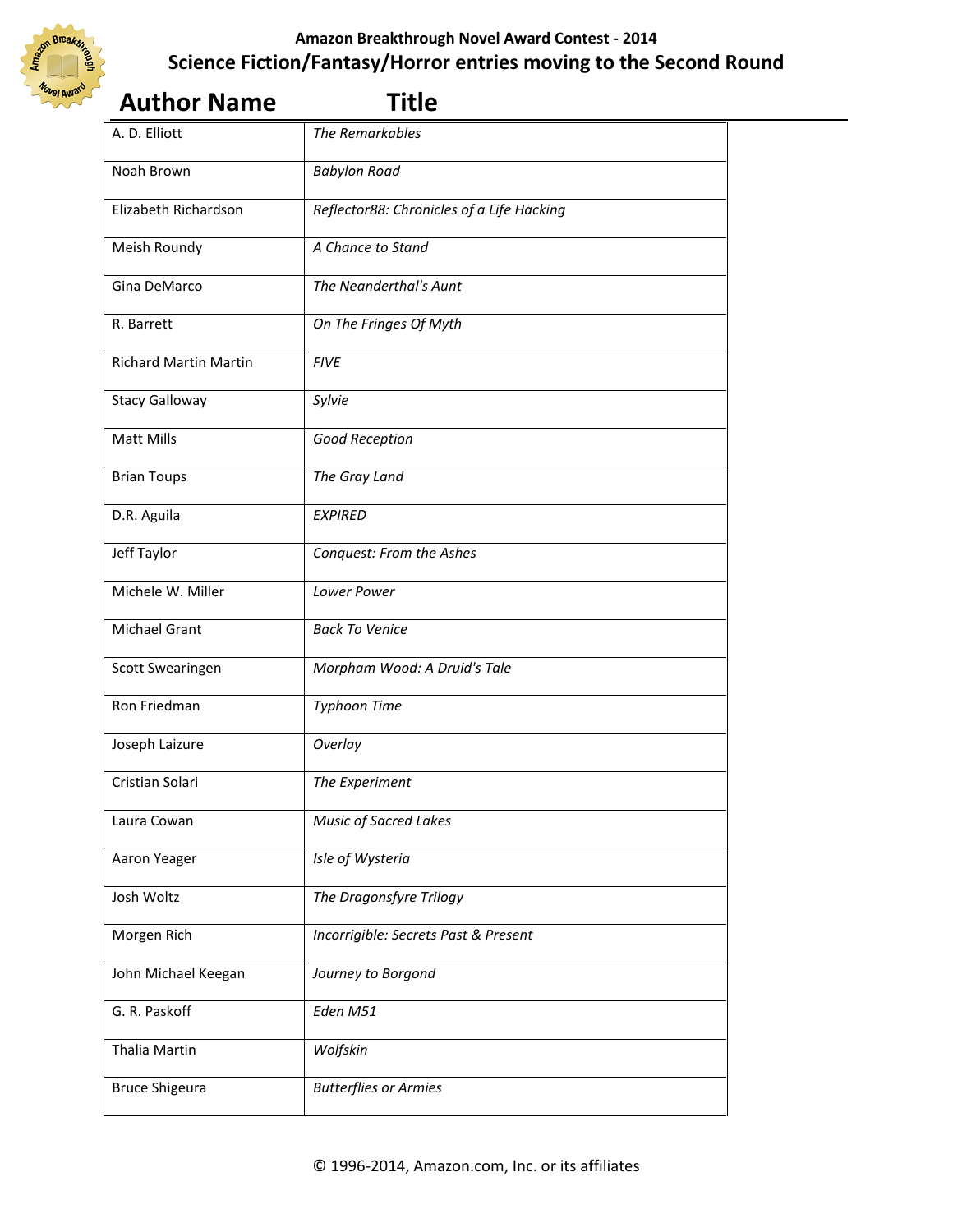

| Sarah Remy              | <b>ON STONEHILL DOWNS</b>              |
|-------------------------|----------------------------------------|
| Kevin Joffré            | The Last Syllable of Recorded Time     |
| Amon Yunos              | Strange Days of Daryl, Jan and Stanley |
| Robin Korb              | Return To Spender                      |
| L.Z. Marie              | The Merkabah Deception                 |
| K.C. Blake              | <b>Bait</b>                            |
| Patch Newell            | The Twiddle Theory                     |
| Jonathon Burgess        | Chasing the Lantern                    |
| <b>Leonard Oliver</b>   | Rex-34 Metal Messiah                   |
| G.B. Huskey             | 1983 Rewound                           |
| Jessica McDonald        | <b>BORN TO BE MAGIC</b>                |
| Melchior Zimmermann     | Dragon's Heir                          |
| <b>Brandon Stephens</b> | Darkstar Abyssal                       |

#### **Author Name Title**  Arthur Telling *The Steps*

Jennifer Harlow *Justice*

Jason LaPier *Crossfade*

Irving Karchmar *Master of the Jinn*

Deborah Annette Shaw *TIDES - Book One*

David R. Beshears *Serpent's Keep*

Paul Centeno **Dark Sanity** 

Catherine Maven *Ex-Betty*

Stephen Harper *King?s X*

P. E. Sibley *A Sort of Justice*

Rabb Marcellue *The Suns' Own Tomorrow*

Richard Levesque *The Devil You Know*

Chris Cusumano *Dylan Maximilian:Synchronicity*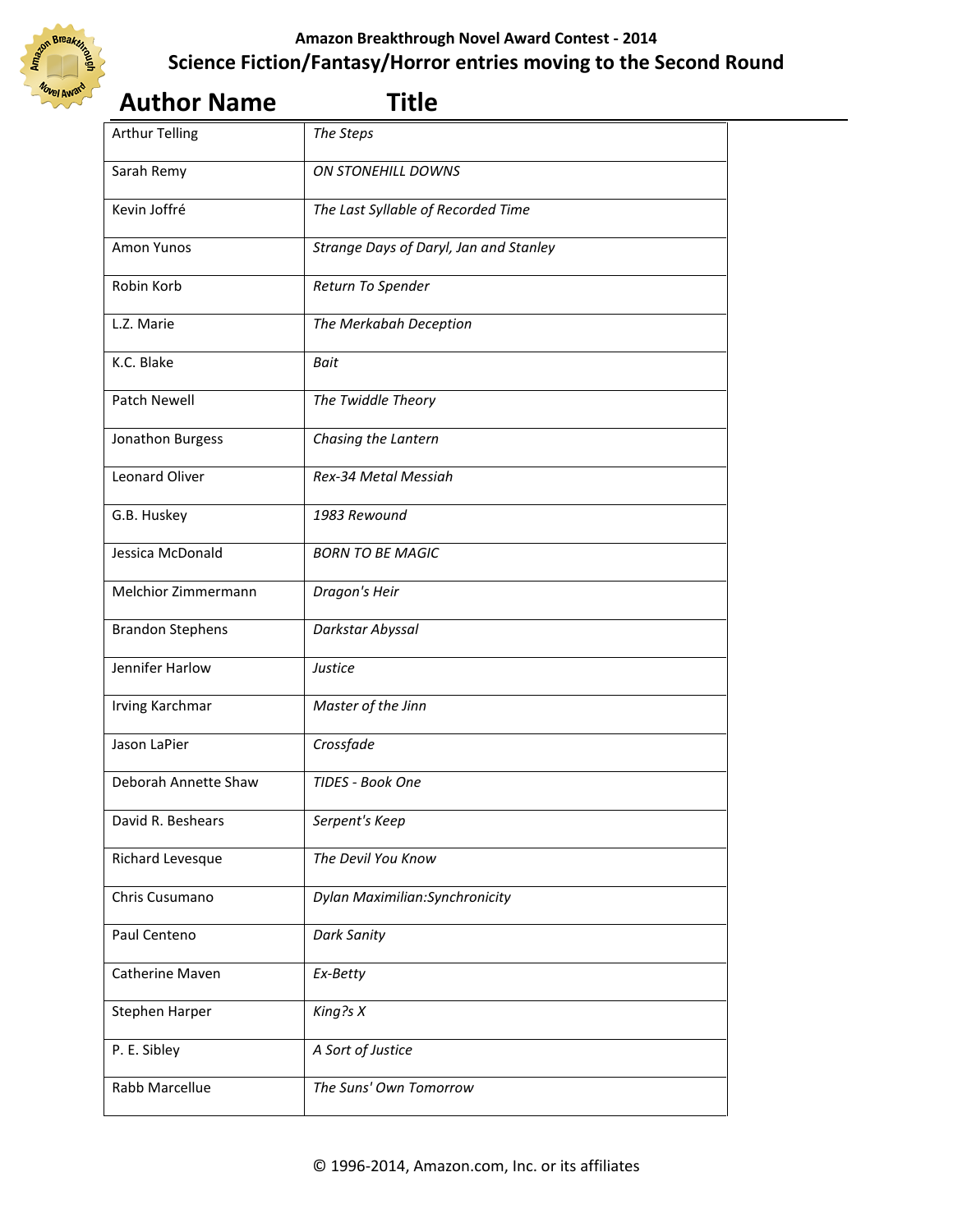

| <b>Author Name</b>    | <b>Title</b>                         |  |
|-----------------------|--------------------------------------|--|
| Shannon Young         | Seabound                             |  |
| C.J. Flynn            | The Watcher's Daughter               |  |
| lan Long              | Get Out Now                          |  |
| Wayne Wise            | Scratch                              |  |
| Vincent Loehrlein     | Sorcerer Out of Time                 |  |
| James Litherland      | Millennium Crash                     |  |
| Justin Robinson       | Coldheart                            |  |
| <b>Michael Norris</b> | The Obstructed View                  |  |
| Debra Rodensky        | Starcatcher                          |  |
| M. L. Yates           | <b>End of Order</b>                  |  |
| Cheryl Rae Corhn      | Virtually Hijacked                   |  |
| Tim McGregor          | Old Flames, Burned Hands             |  |
| R.A. Mizell           | The A.P.E.C.S. Equation              |  |
| Kathleen Morelock     | East to the Mountains of Longing     |  |
| O. E. Fine            | <b>Strain</b>                        |  |
| H. Anne Henry         | Once Broken                          |  |
| Cecelia Isaac         | Turquoiseblood                       |  |
| J.R. Greer            | The Hag of Vore'and                  |  |
| R.D, Hale             | Sky City: The Rise of an Orphan      |  |
| <b>Budgie Bigelow</b> | Askharoth                            |  |
| Leigh M. Lane         | The Private Sector                   |  |
| Franklin Clermont     | The Voices at CERN                   |  |
| Oren Basilitz         | The Fourth Cure                      |  |
| Christopher Rankin    | Ann Marie's Asylum                   |  |
| Samuel H. Franklin    | Primal Estate, The Synster Algorithm |  |
| Michelle Hazen        | Forsworn                             |  |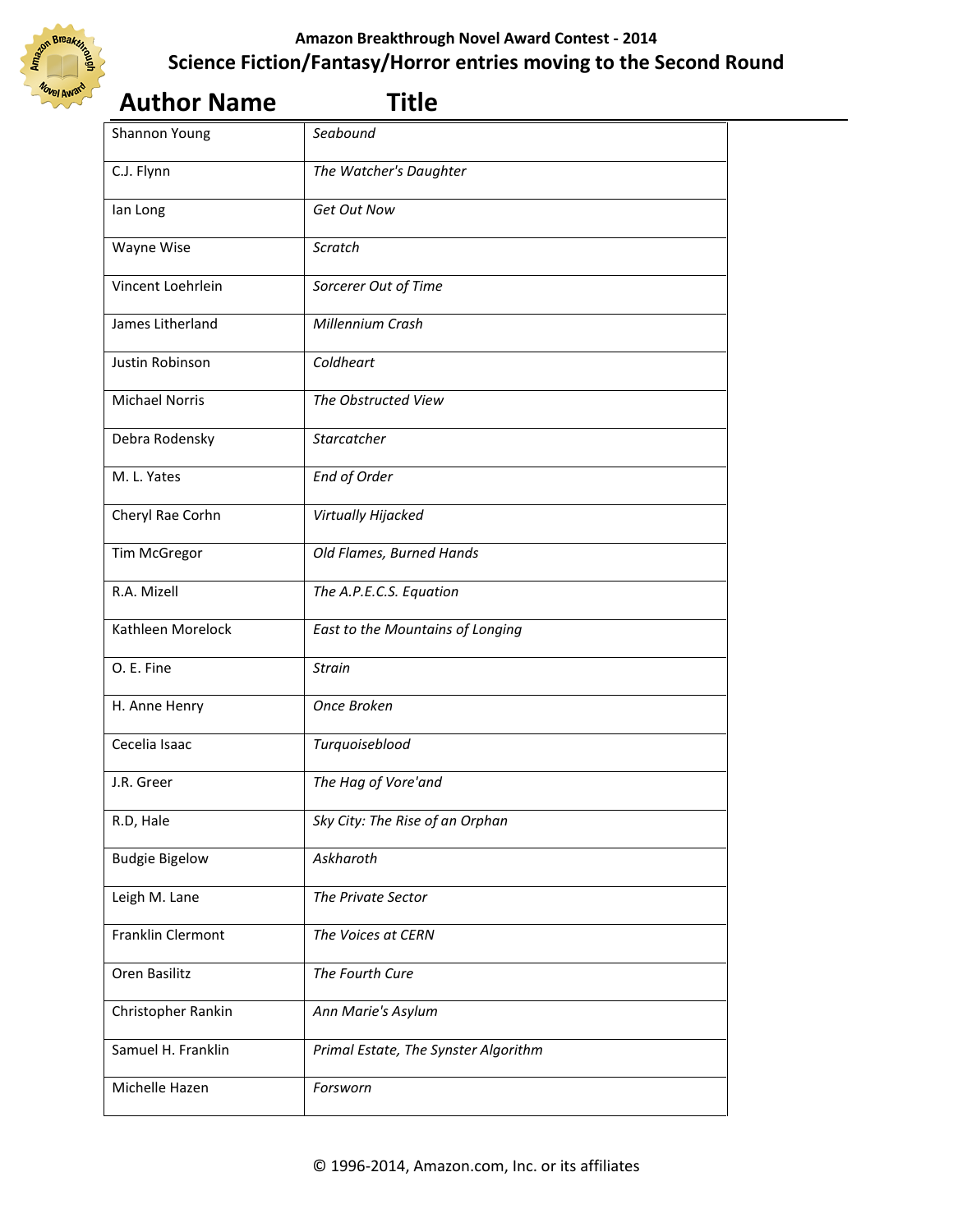

| <b>Author Name</b>      | <b>Title</b>                                  |  |
|-------------------------|-----------------------------------------------|--|
| Annette Shelley         | Ernest                                        |  |
| <b>Denise Daisy</b>     | The Secrets of Moonshine                      |  |
| Chris Harrison          | We Are Toten Herzen                           |  |
| KaraLynn Jorgensen      | The Earl of Brass                             |  |
| James M. Corkill        | Dead Energy. The Alex Cave Series. Episode 1. |  |
| E.L. Oakes              | EarthFyre                                     |  |
| AJ Sikes                | Gods of Chicago                               |  |
| Matthew Conlon          | The Chronicles of Lumina                      |  |
| Kevin Lucia             | Down in the Dark                              |  |
| lan Strang              | The Grand Scheme Of Things                    |  |
| Margaret Duarte         | <b>Between Now and Forever</b>                |  |
| <b>Brett Friedman</b>   | Awakening                                     |  |
| Barry Wittman           | The Black Salamander                          |  |
| Patrick Finley          | Disturbing the Universe                       |  |
| P. K. Vandcast          | <b>Twistical Tales</b>                        |  |
| <b>Chandler Groover</b> | Finnian's Fiddle                              |  |
| <b>Mikey Campling</b>   | The Darkeningstone: Trespass                  |  |
| Katherine Betancourt    | <b>Full Circle</b>                            |  |
| Stella Telleria         | Across the Wire                               |  |
| <b>B Thomas Harwood</b> | <b>Eternidad Cimmerian Rising</b>             |  |
| Christopher Huntingford | The Harbinger                                 |  |
| Rodney Rhodus           | Crazy Sally and the Preacher                  |  |
| A.G. Willsey            | The Spark                                     |  |
| Ken Wisman              | A Stone's Throw                               |  |
| Ali Isaac               | Conor Kelly and The Four Treasures of Eirean  |  |
| Angela Hobbs            | Isle of Beasts                                |  |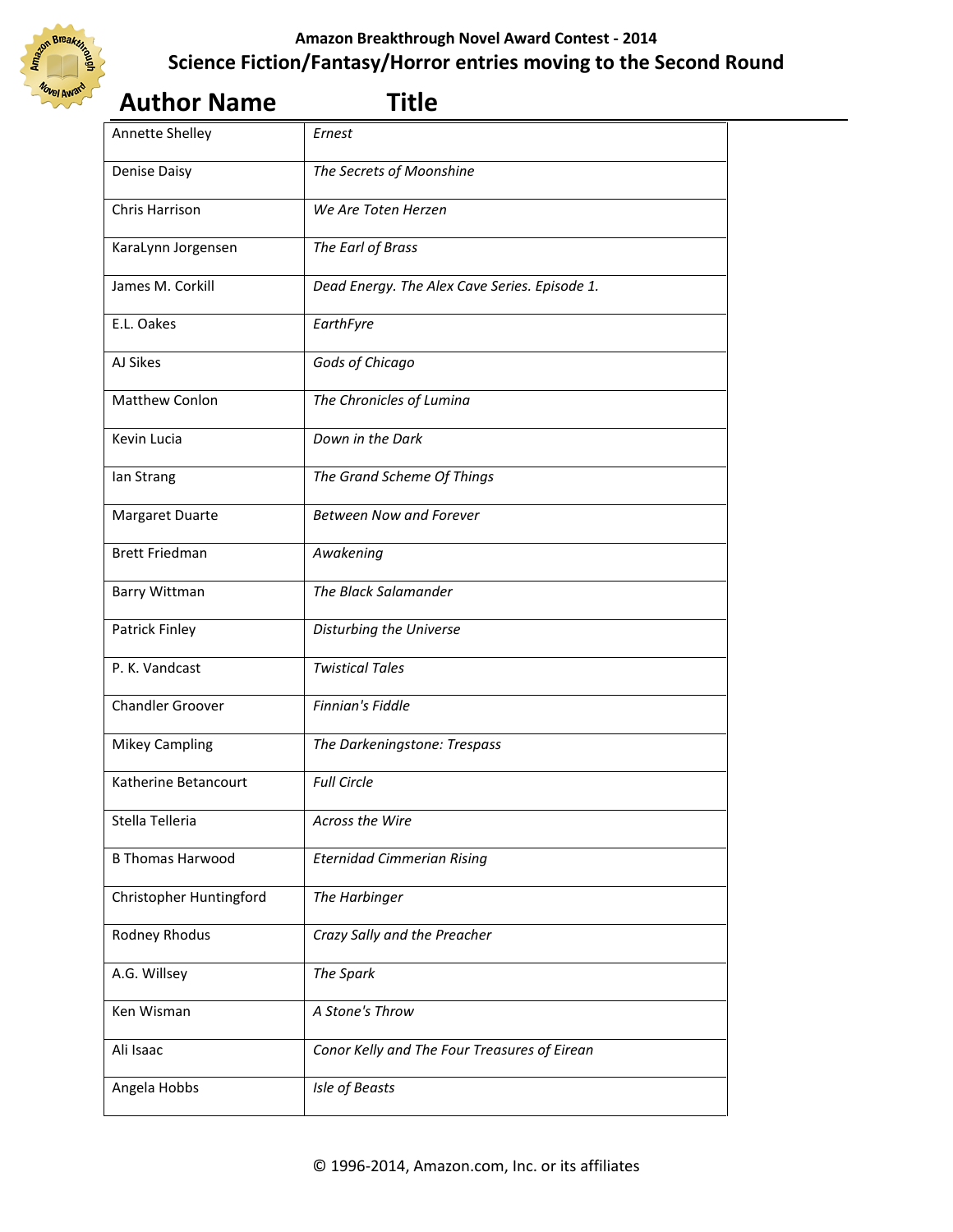

| <b>Author Name</b>     | <b>Title</b>                                            |  |
|------------------------|---------------------------------------------------------|--|
| Shane Lindsay          | <b>Arabian Heist</b>                                    |  |
| Caryn McGill           | Wives of Lucifer                                        |  |
| <b>Scott Burtness</b>  | Wisconsin Vamp                                          |  |
| Ian McCain             | Product                                                 |  |
| Emma Grace             | The Last of Our Kind                                    |  |
| Meghan Namaste         | <b>Standing</b>                                         |  |
| Diane Kowalyshyn       | Crossbones                                              |  |
| Raymond Steyn          | Ancestor                                                |  |
| Alyssa Diaz            | The Alchemist's Clock                                   |  |
| Roy Jenner             | Lost In Time                                            |  |
| Joanne Moudy           | The Tenth                                               |  |
| Pippa DaCosta          | <b>Beyond The Veil</b>                                  |  |
| Liv Rancourt           | HellThe Story                                           |  |
| Nicholas Conley        | Pale Highway                                            |  |
| Peter Murray           | Connection                                              |  |
| Luke Maulding          | Graveduggery                                            |  |
| A.M. Kruse             | Coming Storm, Book One of The Immortal Guardian Trilogy |  |
| Eli Lamon              | <b>Waking Caleb</b>                                     |  |
| L. L. Mitchell         | <b>COLTER'S HELL</b>                                    |  |
| Leah Mickens           | <b>Stars Fell On Terminus</b>                           |  |
| A. R. Shaw             | The China Pandemic                                      |  |
| Joe Hall               | Robbing the Cradle of Civilization                      |  |
| Scott Ristau           | Captain Hamecon                                         |  |
| <b>Brendan Mallory</b> | The Ballad of Pear-Shaped John                          |  |
| Ben Zackheim           | The Camelot Kids                                        |  |
| Revelly Robinson       | Pangaea                                                 |  |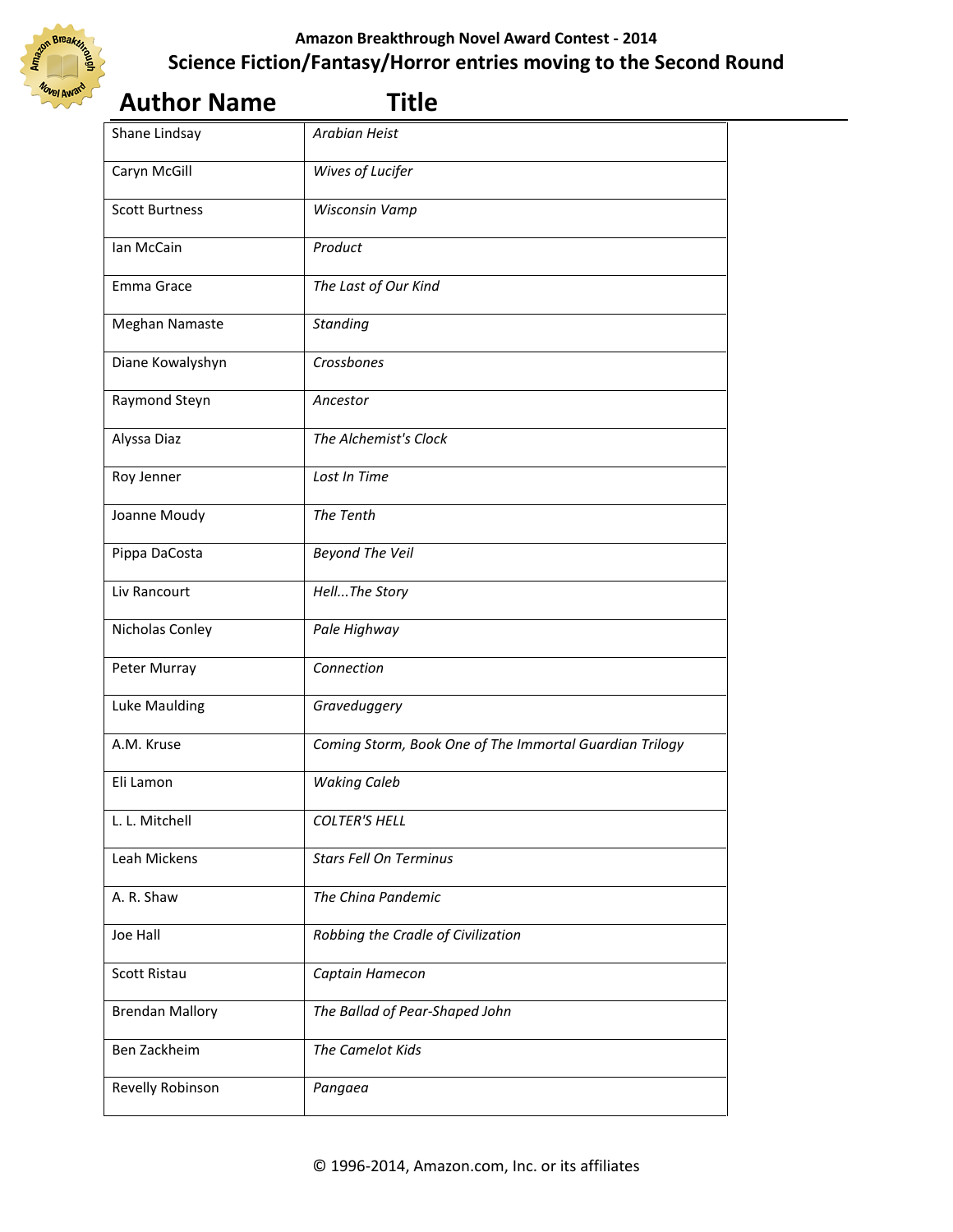

| <b>Author Name</b>       | <b>Title</b>                                              |  |
|--------------------------|-----------------------------------------------------------|--|
| <b>William Winslow</b>   | The Shining Rock Grand                                    |  |
| Angela White             | The Change                                                |  |
| <b>Blake Spry</b>        | <b>Dargon Rising</b>                                      |  |
| Della Van Hise           | Coyote                                                    |  |
| Harvey Tate              | <b>Tentacles of Time</b>                                  |  |
| H.B. Bolton              | The Serpent's Ring (Book One)                             |  |
| John L. Monk             | Kick                                                      |  |
| L. William Gibbons       | The Fourth Marker                                         |  |
| <b>Steven Ramirez</b>    | Tell Me When I?m Dead                                     |  |
| <b>Ron McGaw</b>         | Lorenzo's Daggers                                         |  |
| Michael Hodges           | <b>Black Friday</b>                                       |  |
| Danny Lasko              | The Children of Hamelin                                   |  |
| Ray Vazquez              | Zeratopolis                                               |  |
| L. E. Thissell           | <b>WHESRA</b>                                             |  |
| <b>Bruce Campbell</b>    | Coyote Calls Down the Gods                                |  |
| <b>Starbuck Beagley</b>  | Asylum for the Sane                                       |  |
| Darryl Bordeleau         | Music in the Glass: Book One                              |  |
| Clyde Hill               | The Pandemos                                              |  |
| Solomon Bott             | <b>Nebulous Fury</b>                                      |  |
| Peter Hollings           | <b>The Nanobot Attack</b>                                 |  |
| Luke Alistar             | Subliminal                                                |  |
| Robert E. Berge          | Perduo: Obadiah Emerson in the Place Where Lost Things Go |  |
| William Chadwick         | The Rabbitry                                              |  |
| <b>Richard Bonenfant</b> | The Kendall Stone                                         |  |
| <b>Jess Nevins</b>       | <b>Filial Devotion</b>                                    |  |
| I. J. Weinstock          | <b>Ultra Bowl</b>                                         |  |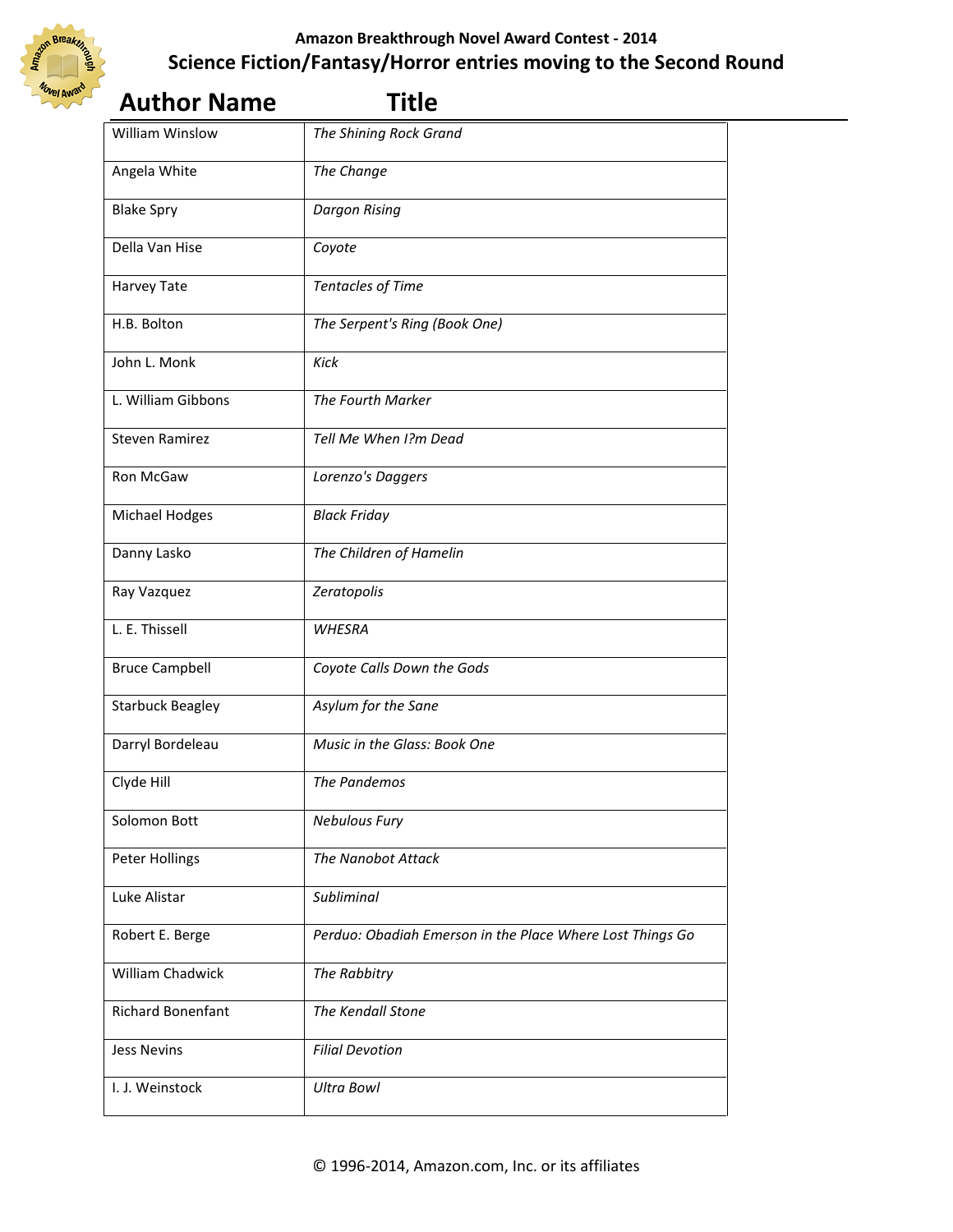

| <b>Author Name</b>    | <b>Title</b>                       |  |
|-----------------------|------------------------------------|--|
| <b>Thomas Mays</b>    | A Sword Into Darkness              |  |
| Wendy Rathbone        | Pale Zenith                        |  |
| Jonathan Cook         | <b>Underwater Panther</b>          |  |
| Randolph Beck         | <b>One Thousand Years</b>          |  |
| <b>Carl Frederick</b> | <b>Wizards of Science</b>          |  |
| John LaTorre          | Yokai Blues                        |  |
| Zophia Kristensen     | Magistellus                        |  |
| Don Falloon           | <b>Heart of Ezdar</b>              |  |
| Tim Stevenson         | Dance of the Holy Fools            |  |
| V S Cawthon           | Jessica Gets Lucky                 |  |
| <b>Ronald McIsaac</b> | Joule and the Weather God          |  |
| E.A. Reynolds         | Death's End                        |  |
| Hannah Heath          | The Stump of the Terebinth Tree    |  |
| <b>Terry Tarnoff</b>  | The Chronicle of Stolen Dreams     |  |
| Moira Katson          | Crucible                           |  |
| Dennis Meredith       | The Cerulean's Secret              |  |
| Steve Flanagan        | Raindrops on a Still Pond          |  |
| Gerry Garibaldi       | Pager                              |  |
| J. F. Dwight          | <b>BURNING, HELL</b>               |  |
| Matthew Fish          | C-Shapes                           |  |
| Shafiq Qaadri         | <b>BioAttack</b>                   |  |
| Keryn Munson          | Nairne: The Secret Air Dragon      |  |
| Joe DiBuduo           | Zelda and the Talking Rock         |  |
| Deirdre Gage          | The Man on Little Creek Drive      |  |
| S. Rose               | Song of the Manatee: Aria of Light |  |
| William Rayment       | Time Out of Mind                   |  |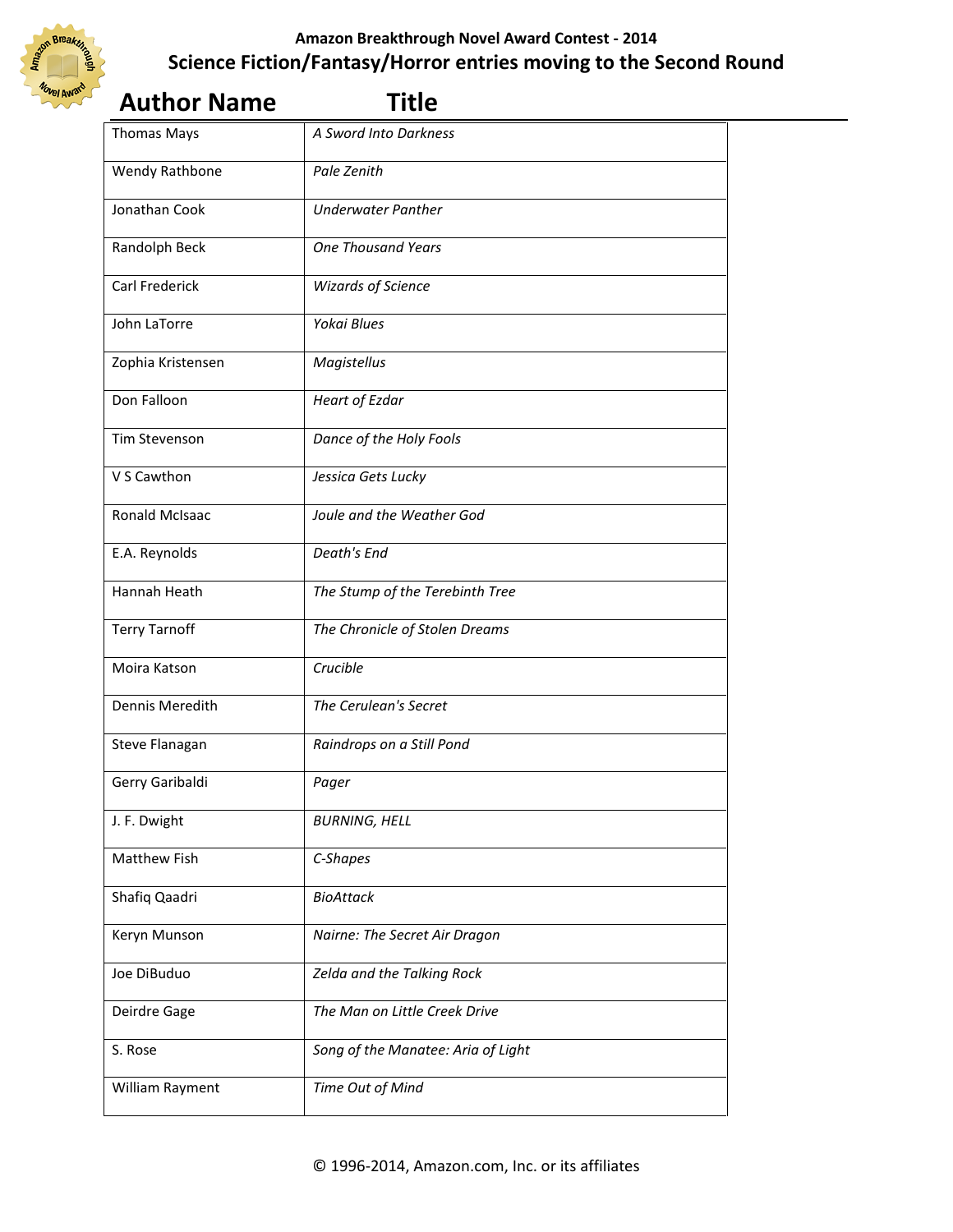

# **Author Name Title**  Sandra J Scott *Prelude To A Distant Future*

| Gordon Lunsford         | 2121 A Future History of the United States    |
|-------------------------|-----------------------------------------------|
| MZ Houseman             | The Suicide Game                              |
| <b>JOE CARVALKO</b>     | <b>DEATH BY INTERNET</b>                      |
| Karen Wester Newton     | Turnabout                                     |
| Joseph McCourt          | P. RIGLEY GROSBEAK AND THE BLOOD OF ALEXANDER |
| Paul Silva              | The Old Ones                                  |
| Kendall Mallory         | Keigen's Story                                |
| <b>Brent Knowles</b>    | The Pool                                      |
| <b>Rosie Cottier</b>    | The Keepers of the Keys The Wizard's staff    |
| Clara Waibel            | In Death                                      |
| Terry R. Hill           | In the Days of Humans: Third Exodus           |
| Patricia Mitchell       | Flak Jackets for Girls                        |
| J. Scott Feldman        | Sahara Freezing                               |
| <b>Marian Frear</b>     | The Crow Wood                                 |
| L. James Wright         | Rogue Blood                                   |
| C.R. Hodges             | Ragnarök Willie                               |
| Ramsey Isler            | Clockworkers                                  |
| lan Cant                | <b>TIME FOR GOLIATH</b>                       |
| Valerie Haynes          | Doctor Goldbunny                              |
| Jason Link              | The Legender                                  |
| James L Paquin          | Time Will Tell: The Truth                     |
| Jennifer Bresnick       | Dark the Night Descending                     |
| Robert Hays             | The Mediocracy                                |
| <b>Suzanne Saunders</b> | Vines: A Gripping Tale                        |
| Julia Nolan             | <b>Dragons and Deficits</b>                   |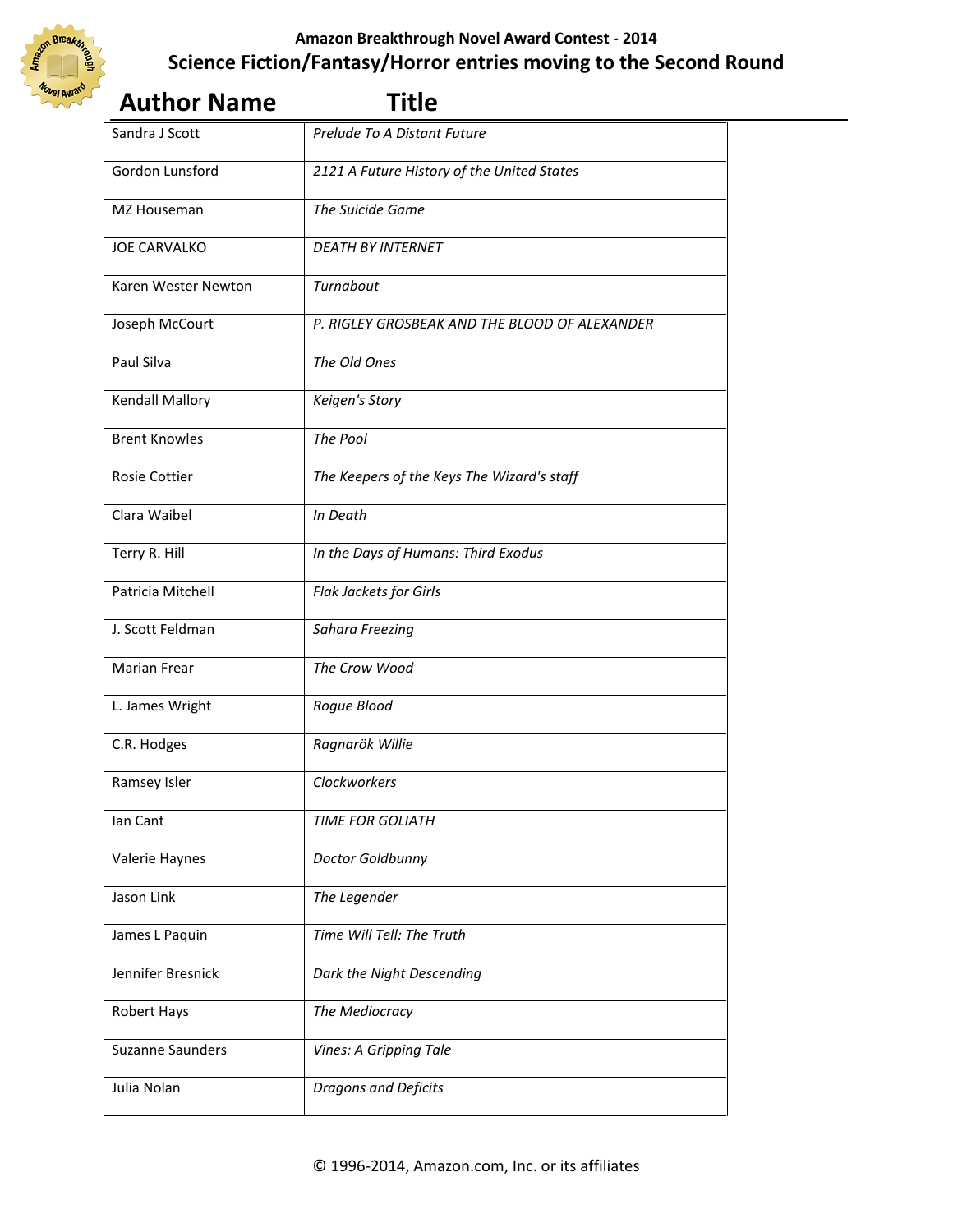

| <b>Author Name</b>              | <b>Title</b>                              |  |
|---------------------------------|-------------------------------------------|--|
| <b>Arthur Felix</b>             | TR 13: The Death Protein                  |  |
| Steven Walker                   | <b>Hell And Back</b>                      |  |
| <b>Tony Simmons</b>             | Caliban: Giants in the Earth              |  |
| Sharon Schermerhorn Rock        | Roclan                                    |  |
| <b>Bre Kidman</b>               | The Dreamcatcher                          |  |
| K.C. Finn                       | The Book Of Shade                         |  |
| Lisa Bouchard                   | The Shattered Door                        |  |
| Stephen Wolf                    | Red Jade: Book 1: Journeys in Kallisor    |  |
| <b>MFC Feeley</b>               | <b>Birdie</b>                             |  |
| <b>Richard Lamborne</b>         | Night of the Dolphin                      |  |
| Teresa Marchi                   | Evil Oh so Pretty                         |  |
| Neva Ventre                     | Ohj Beautiful                             |  |
| <b>Bob Stegner</b>              | Rooms                                     |  |
| John C. Dupré                   | Killing Time at the Lingerroot Inn        |  |
| K.S. Fish                       | Conception                                |  |
| <b>KK Fischer</b>               | Summer's Lady                             |  |
| Josh Gaines                     | Long Autumn                               |  |
| Jim Bernheimer                  | Prime Suspects: A Clone Detective Mystery |  |
| Stephen Berberich               | <b>Shadows of Reality</b>                 |  |
| <b>Christine Anthony-Grubbs</b> | Newhouse                                  |  |
| Gordon Starwood                 | The Girl Who Slept Through the Big Bang   |  |
| William Stacey                  | <b>Black Monastery</b>                    |  |
| Abra K. Manchester              | The Eye of Isidora                        |  |
| Laurelyn Rubidoux               | Serronousa: Destiny                       |  |
| Rachelle Harp                   | The Breakout                              |  |
| Joseph Willliams                | The Brickweavers                          |  |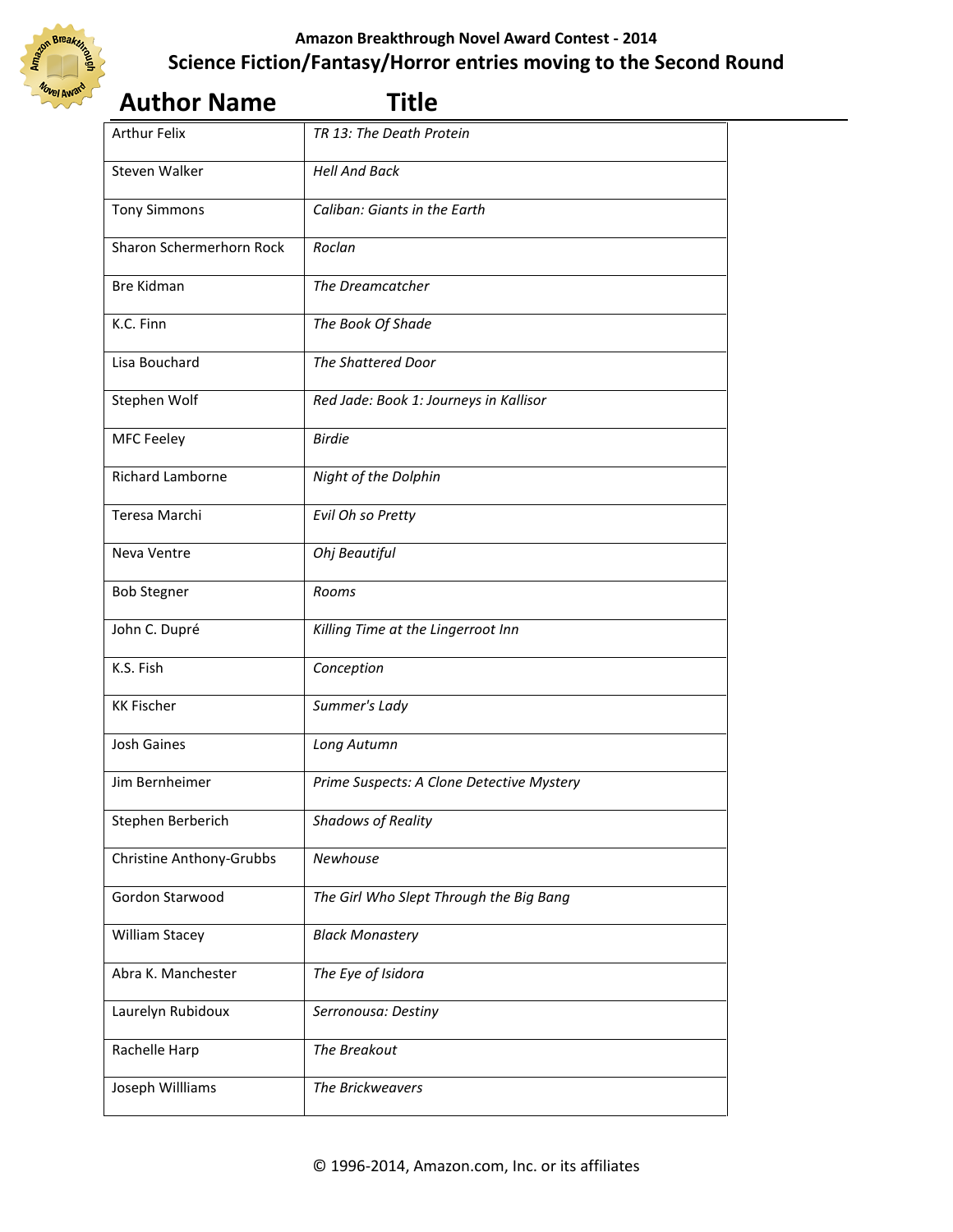

| <b>Author Name</b>     | <b>Title</b>                                       |  |
|------------------------|----------------------------------------------------|--|
| <b>Graham Stewart</b>  | Lenny                                              |  |
| <b>Chuck Grossart</b>  | THE MENGELE EFFECT                                 |  |
| Andrew Irvine          | Affliction                                         |  |
| Bryan Laszlo           | Noah's Custodian                                   |  |
| Elaine Letsen          | Chill Breeze                                       |  |
| Nat Buchbinder         | Pando                                              |  |
| Douglas Baney          | The Professor: Elliptic Discovery                  |  |
| J. Naomi Ay            | The Boy who Lit up the Sky                         |  |
| JD Ravynsmoon          | Everliving Kings: Heroes of Darkness Saga Book One |  |
| Jakkie Simpson         | Convergeance                                       |  |
| <b>Marcellous Rowe</b> | <b>Dreamers and Thieves</b>                        |  |
| Jason Kinsey           | Page Travelers                                     |  |
| Michael Cotignola      | M.A.I.D.S.                                         |  |
| <b>Bart Sycamore</b>   | Amongst Us                                         |  |
| D. A. Miller           | Tears of the Exile                                 |  |
| Shane Daly             | <b>Beasts of Prae</b>                              |  |
| Kenneth Marshall       | White Seed                                         |  |
| Fabian Utomi           | Zero Frequency                                     |  |
| Wendy Altshuler        | Nadia's Heart                                      |  |
| ST Cameron             | Young Explorers and the Phantom Express            |  |
| <b>Tracy Wolfe</b>     | The Vampire Diary of Buster Keaton                 |  |
| Stan Rushworth         | Going to Water: The Journal of Beginning Rain      |  |
| Nels Wadycki           | The Valkyrie Project                               |  |
| <b>Richard Cochnar</b> | Tomorrow's Ashes                                   |  |
| <b>Farah Evers</b>     | Demo                                               |  |
| <b>Stephen Fratus</b>  | The Knuckles of Fortune                            |  |
|                        |                                                    |  |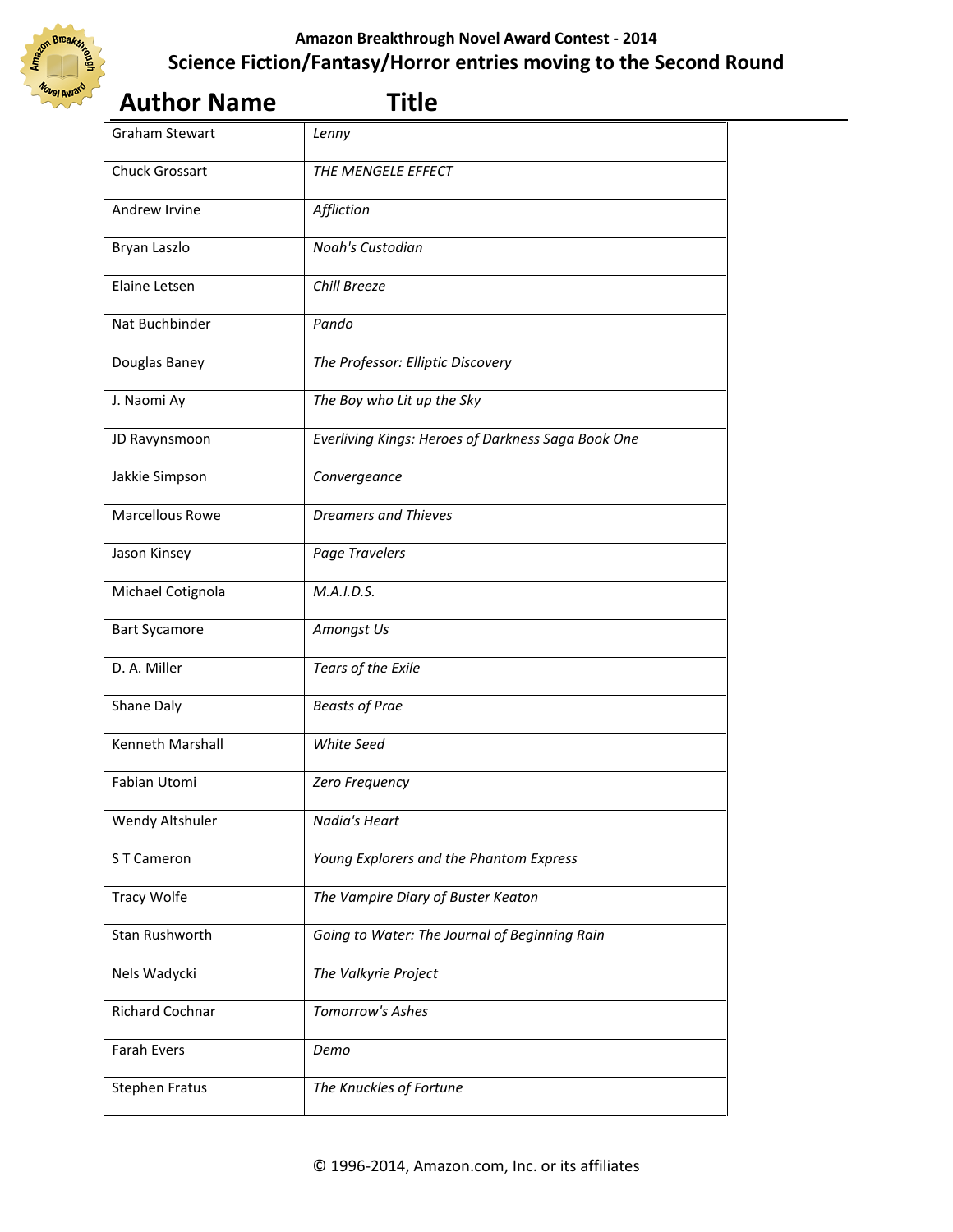

| <b>Author Name</b>   | <b>Title</b>                                   |  |
|----------------------|------------------------------------------------|--|
| <b>Edwin Mier</b>    | The Monastery                                  |  |
| Jonathan Stars       | N-hanced                                       |  |
| Krista Cagg          | The Milan Job, book 1 of The William's Hunt    |  |
| Christopher Scott    | The Room Behind the Fireplace                  |  |
| Rachel Ford          | The Lost Histories of Rome: Exile              |  |
| Tom Rogal            | Brinks in Time: The Legend of Valendri's Relic |  |
| Jay LaCroix          | <b>Escape to Planet 55</b>                     |  |
| Lou Rera             | <b>SIGN</b>                                    |  |
| <b>Merle Darling</b> | The Upsilon Knot: The Road to Rome             |  |
| Bill W.Y. Cain       | <b>Bonds of Orphans</b>                        |  |
| Susan Waterwyk       | A Tale of Two Worlds                           |  |
| <b>Addison Auger</b> | Lifeboats                                      |  |
| Justine Allen        | Chronovisor                                    |  |
| Peter Howard         | The Eye of Xephyre                             |  |
| Jennifer Rast        | <b>Before the Dawn</b>                         |  |
| Luisa Perkins        | Enthralled                                     |  |
| Wayland Smith        | Friend of Outlaws                              |  |
| Karen Quinn          | Fall From Grace - The Lost Goddess Asherah     |  |
| Daniel Sherrier      | RIP: Choices After Death                       |  |
| M. R. Pritchard      | <b>Sparrow Man</b>                             |  |
| Chris Impey          | Shadow World                                   |  |
| Katrina Erickson     | Raising Hell: The Cold Wet Nose of Damnation   |  |
| Joseph Faulkner      | Celebrity Science                              |  |
| Elisa Romero         | <b>Madison's Gate</b>                          |  |
| ELLIOTT ADDISON      | LUCK & CHANCE: BEYOND THE REALM OF WISDOM      |  |
| Debbie Cluff         | Once Upon a Cartier                            |  |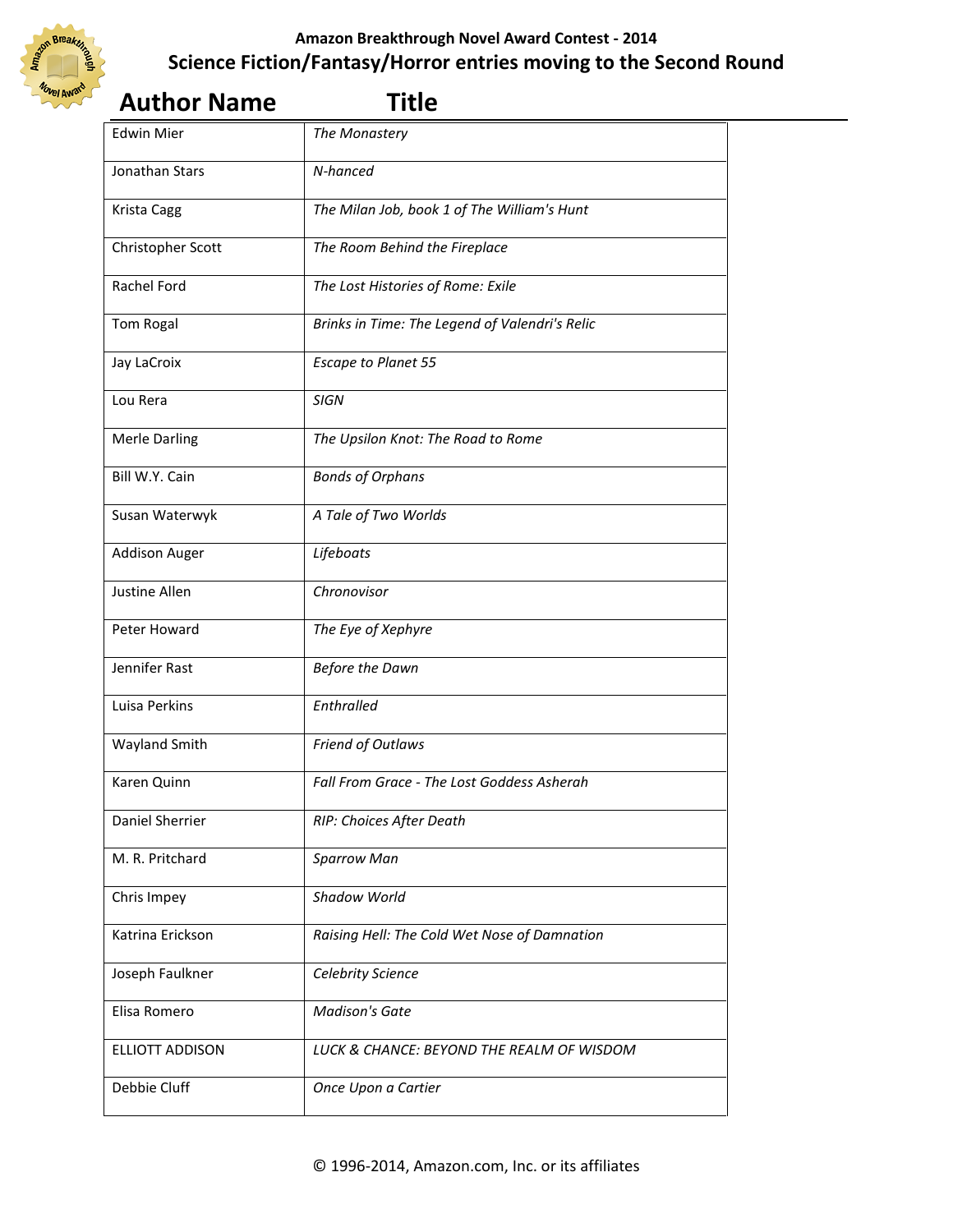

| <b>Author Name</b>        | <b>Title</b>                          |  |
|---------------------------|---------------------------------------|--|
| Allan Lacoursiere         | <b>Hell's Gate</b>                    |  |
| E. L. Todd                | Flight of Life                        |  |
| Laurie Gienapp            | A Slip in Time                        |  |
| Lisa Koosis               | Eterna                                |  |
| Nate Payne                | Skyton                                |  |
| Kent Steele               | A Time to Live                        |  |
| Collin Berry              | An Infinite Game                      |  |
| Martin Adil-Smith         | The Shackles of A Name                |  |
| <b>Justin Dockins</b>     | Tales of the Bodhisattva: the Khurran |  |
| Michael Lewis             | The Clone Who Loved to Bake Bread     |  |
| Robert Atkinson           | The White Man in the Graveyard        |  |
| S. E. Leder               | Adamant: Enemy of Elsinaire           |  |
| Tony Cooper               | Powerless                             |  |
| Zachary Adams             | The Harbinger Break                   |  |
| Jessica Castillo          | A Leak of Magic                       |  |
| Felicia M Vawters-McCloud | Wilhelm                               |  |
| simon rumney              | our eternal curse                     |  |
| Galina Emmerich           | Indana                                |  |
| Nicolai Andreyevich       | <b>Eden Redux</b>                     |  |
| R.L. Blackhurst           | Wolf                                  |  |
| <b>Brittany Diamond</b>   | Veridia                               |  |
| D.G. Laderoute            | The Children's Crusade                |  |
| Melissa Niska             | Cyprian                               |  |
| <b>Hayley Stone</b>       | <b>Machinations</b>                   |  |
| <b>Brandy Banks</b>       | Lake House                            |  |
| <b>Blaine Denton</b>      | Emergence                             |  |